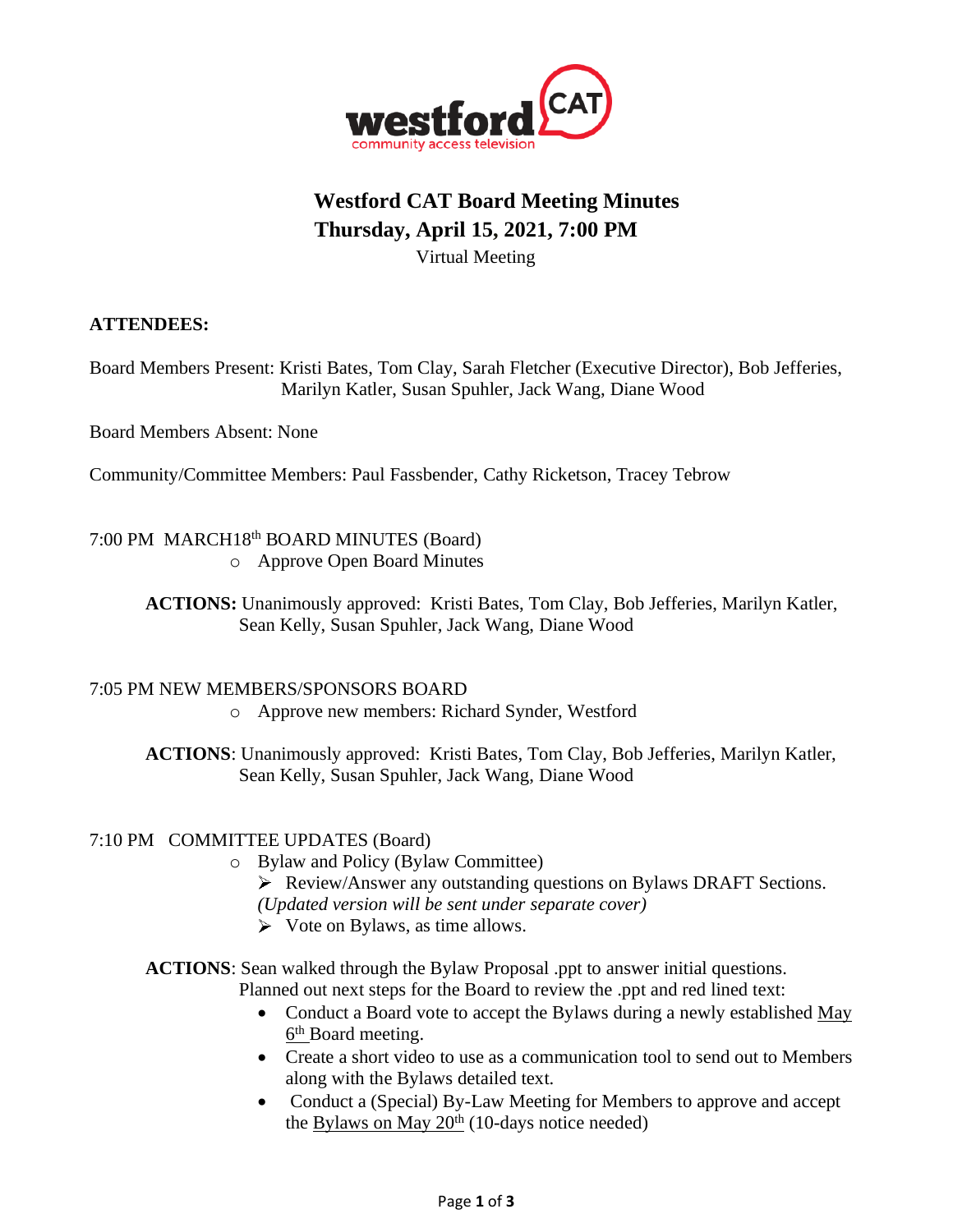*Section 4. Notice of Meetings Notice of an Annual Meeting shall be given at least one month prior to the scheduled date of the meeting. Notice of a Special Meeting of Members shall be given at least ten days prior to the scheduled date of the meeting. The notice shall be given via electronic mail and shall appear on the home page of the Corporation's Website*

### 7:40 PM ANNUAL MEETING DISCUSSION (Kristi Bates/Board)

- $\triangleright$  Initial Discussion on date, elections, prep/documentation, communications
	- Proposal to schedule Annual (Member) Meeting Date: Wednesday, June 23<sup>rd</sup> 6:00 PM - 8:00 PM (30-days notice needed)

 **ACTIONS**: Unanimously approved: Kristi Bates, Tom Clay, Bob Jefferies, Marilyn Katler, Sean Kelly, Susan Spuhler, Jack Wang, Diane Wood

- Meeting details to be worked out.
- Elections: Three Board Member one-year terms are expiring. One Board Member will not run.
- Details TBD

#### 7:55 COMMITTEE UPDATES CONTINUED (Board)

o Legislative (Diane Wood/Bob Jefferies/Marilyn Katler)

#### **ACTIONS:**

- o Status of GAAP Accounting Principles Demand Letter (Tom Clay)
	- Select Board has approved and a modified letter is being sent to Comcast including penalties for not responding.
- o Status of tracking down Utility Agreement with the town (Bob Jefferies) • No contracts found.
- o Status on resurrecting Communication Advisory Committee (Bob Jefferies)
	- This topic is scheduled for the April  $27<sup>th</sup>$  Select Board meeting
	- Proposal is to reenergize the Committee, and have Mike Wells. Bob Jefferies and Steve Edwards join existing member Tom Spuhler as new Committee members. .
- o Legislative Meeting (Diane Wood)
	- An informational meeting has been scheduled with Congresswoman Trahan's Legislative Aide and MassAccess

8:05 PM FINCOM UPDATE: (Jack Wang/FINCOM) Refer to FY2021 Financial documents

- distributed under separate cover
- $\triangleright$  General review of 2021 budget documents
	- \$600K in Cash combining Lowell 5 and Edward Jones accounts.
	- Requests to approve a revised 2021 Budget to include Summer Camp and Kids' programming expenses.
	- Revised budget included previously approved expense for CASTUS system